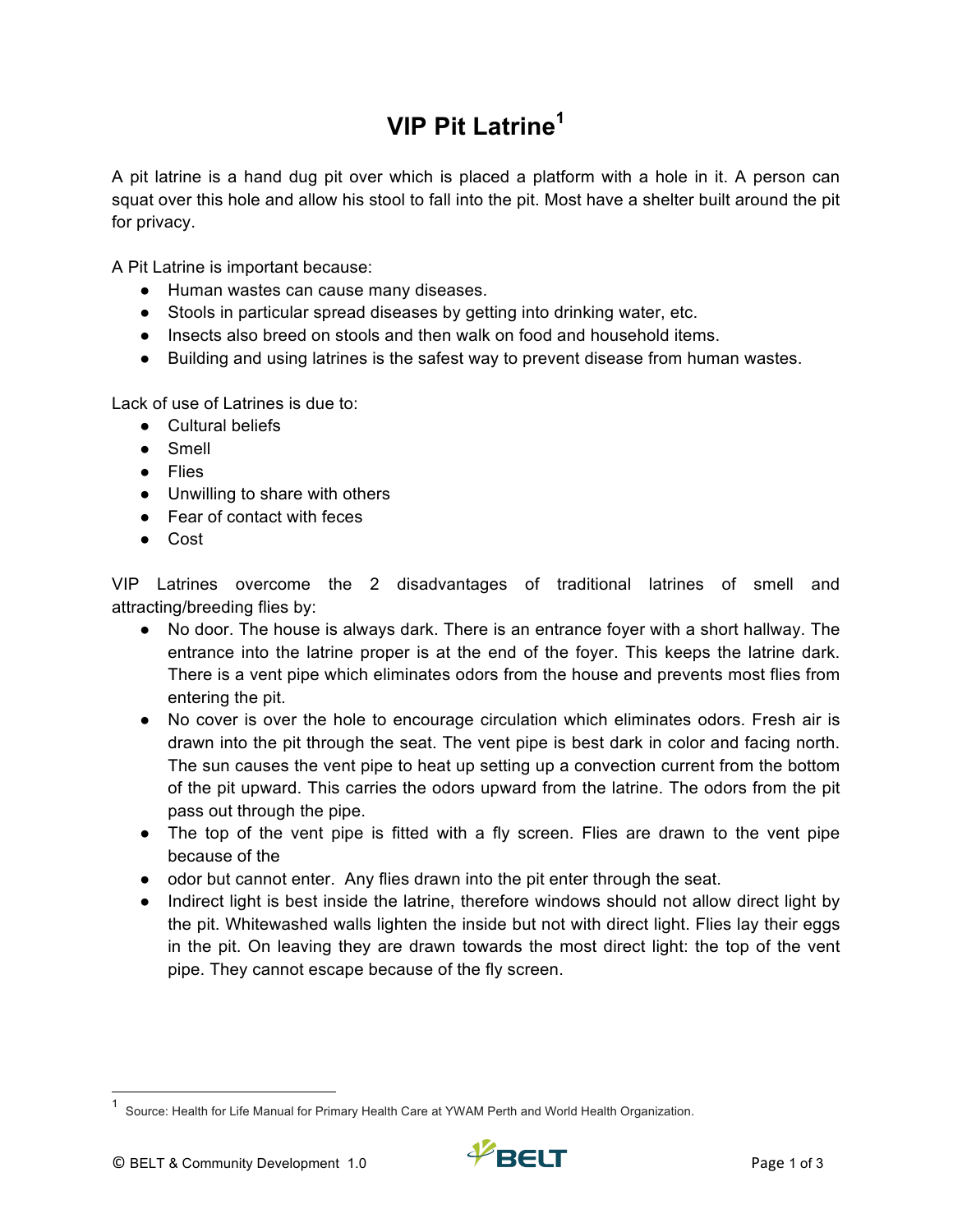Location of latrine:

- 15-30 meters from sources of drinking water. The actual distance will depend on local conditions, such as soil characteristics, and groundwater depth and flow. When groundwater levels are high, or when the soil is too hard to dig, the pit latrine may have to be raised above ground level.
- 20 meters from nearest house.
- Downwind of living quarters.
- Be oriented north and south, not east and west.
- Vent pipe on north side of building in locations south of the equator and on south side of buildings

north of the equator.

- Opening of latrine facing into the wind which allows better air flow.
- No nearby trees downwind of the latrine.
- Privacy.

## Operation:

Regularly clean the slab with water and disinfectant to remove any excreta and urine. The door must always be closed so that the superstructure remains dark inside. The drop hole should never be covered as this would impede the airflow. Appropriate anal cleaning materials should be available for the latrine users. Non-biodegradable materials, such as stones, glass, plastic, rags, etc. should not be thrown into the pit, as they reduce the effective volume of the pit and hinder mechanical emptying.

Every month, the floor slab should be checked for cracks, and the vent pipe and fly screen inspected for corrosion or damage, and repaired if necessary. The superstructure may also need to be repaired (especially light leaks). Rainwater should drain away from the latrine. When the contents of the pit are 0.5 m below the slab, a new pit should be dug and the old one covered with soil. Alternatively, the pit could be emptied mechanically.

If several households use the latrine, arrangements have to be made to rotate the cleaning tasks, to avoid social conflicts. If pits are not emptied mechanically, they can be emptied manually, but only after their contents have been left to decompose for about two years. Otherwise, new pits must be dug when a pit is full.

Potential problems:

- The quality of the floor slab is poor because inappropriate materials were used in its construction, or because the concrete was not properly cured.
- Inferior quality fly screens are easily damaged by the effects of solar radiation and foul gases;
- Badly-sited latrines can get flooded or undermined.
- Children may be afraid to use the latrine because of the dark, or out of fear of falling into the pit (special children's latrines may be constructed with a smaller drop hole).